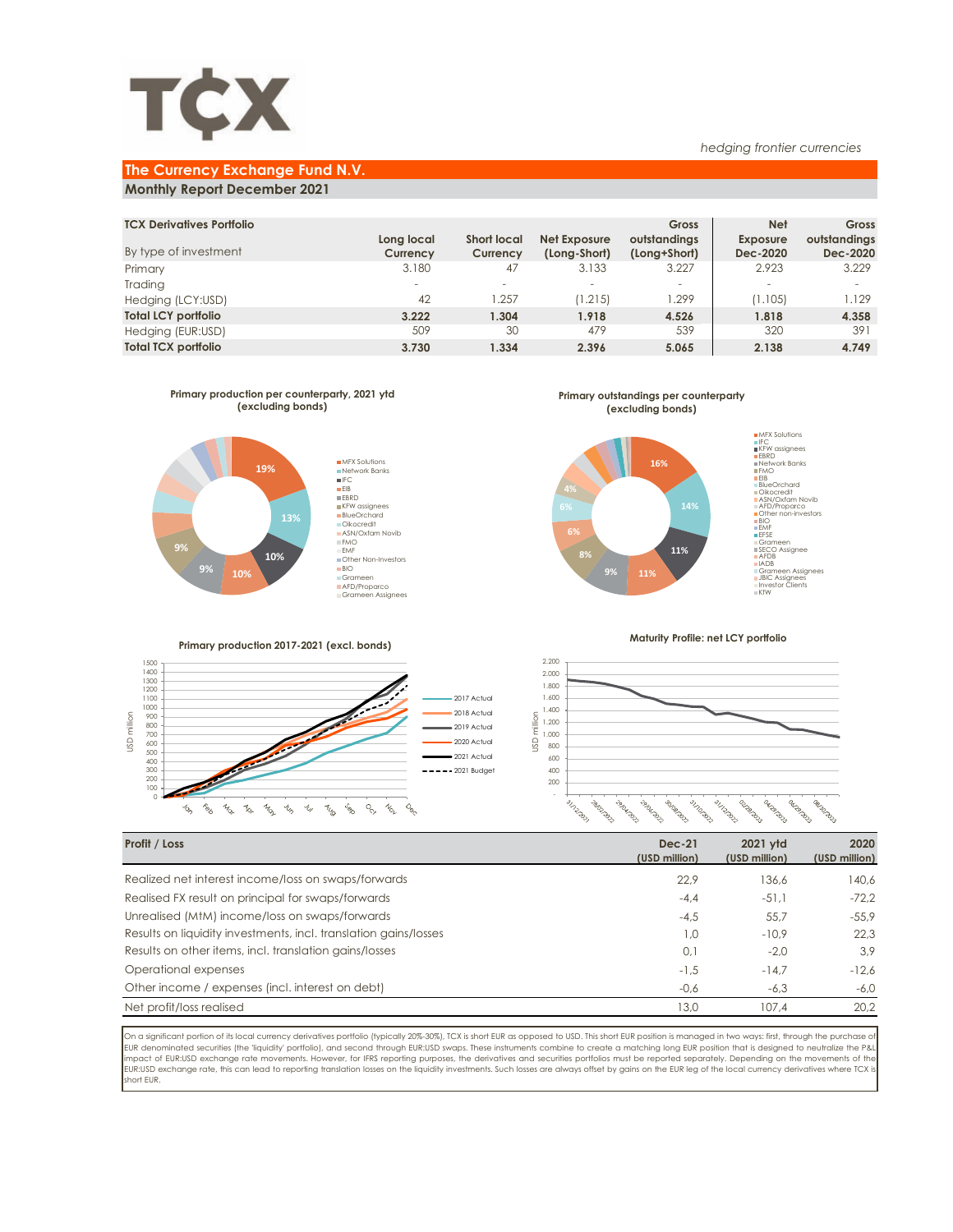

## *hedging frontier currencies*

# **The Currency Exchange Fund N.V.**

**Monthly Report December 2021**



## **TCX Net Asset Value per A-Share**

| NAV performance                  | <b>Dec-21</b><br>(USD million) | 2021 vtd<br>(USD million) | <b>Dec-21</b><br>(USD/share) |
|----------------------------------|--------------------------------|---------------------------|------------------------------|
|                                  |                                |                           |                              |
| NAV at start of period           | 816,3                          | 795.5                     | 775.175                      |
| P/L in period                    | 13,0                           | 107.4                     | 12.328                       |
| Issuance & redemptions in period | 0,0                            | $-73.7$                   | $\Omega$                     |
| Distributions to shareholders    | 0.0                            | 0.0                       | 0.0                          |
| NAV at end of period             | 829,2                          | 829.2                     | 787.503                      |

| VaR and capital efficiency                                                | $Dec-21$ | <b>Nov-21</b> | <b>Dec-20</b> |
|---------------------------------------------------------------------------|----------|---------------|---------------|
| Market risk exposure (USD million)                                        | 92.7     | 93.1          | 76.4          |
| Market risk exposure (% of net notional exposure)                         | 4.8%     | 4.7%          | 4,2%          |
| Available Capital (USD million)                                           | 1.194,0  | 1.169,5       | 1.101,5       |
| Risk Weighted Assets (USD million)                                        | 4.365.3  | 4.399.8       | 3.680,6       |
| Capital / Risk Weighted Assets (Capital Ratio)                            | 27%      | 27%           | 30%           |
| Available Capital cushion (capital in excess of 14% minimum, USD million) | 582.8    | 553.6         | 586,2         |
| Available Capital cushion (as percent of Available Capital)               | 49%      | 47%           | 53%           |
| Available Liquidity (USD million)                                         | 1.142.9  | 1.108.4       | 1.145,3       |
| Diversified 12m FX stress test (USD million)                              | 223.0    | 220.2         | 176.8         |
| Available Capital/Diversified 12m FX stress test (USD million)            | 5,4      | 5.3           | 6,2           |
| Undiversified 12m FX stress test (USD million)                            | 736.4    | 741.8         | 575.3         |
| Available Capital / Undiversified 12m FX stress test (USD million)        | 1,6      | 1,6           | 1,9           |
| Ratio Undiversified/Diversifed stress test                                | 3.30     | 3.37          | 3.25          |



**349** 

 - 200 **TCX Value at Risk (market risk)**



### **TCX Risk framework**

Growth buffer (freely available capital) Pillar II buffer (required top-up to 18% RWA = redemption gate) LTE buffer (required top-up to 14% RWA = liquidation trigger) Pillar I base capital requirement (8% RWA)